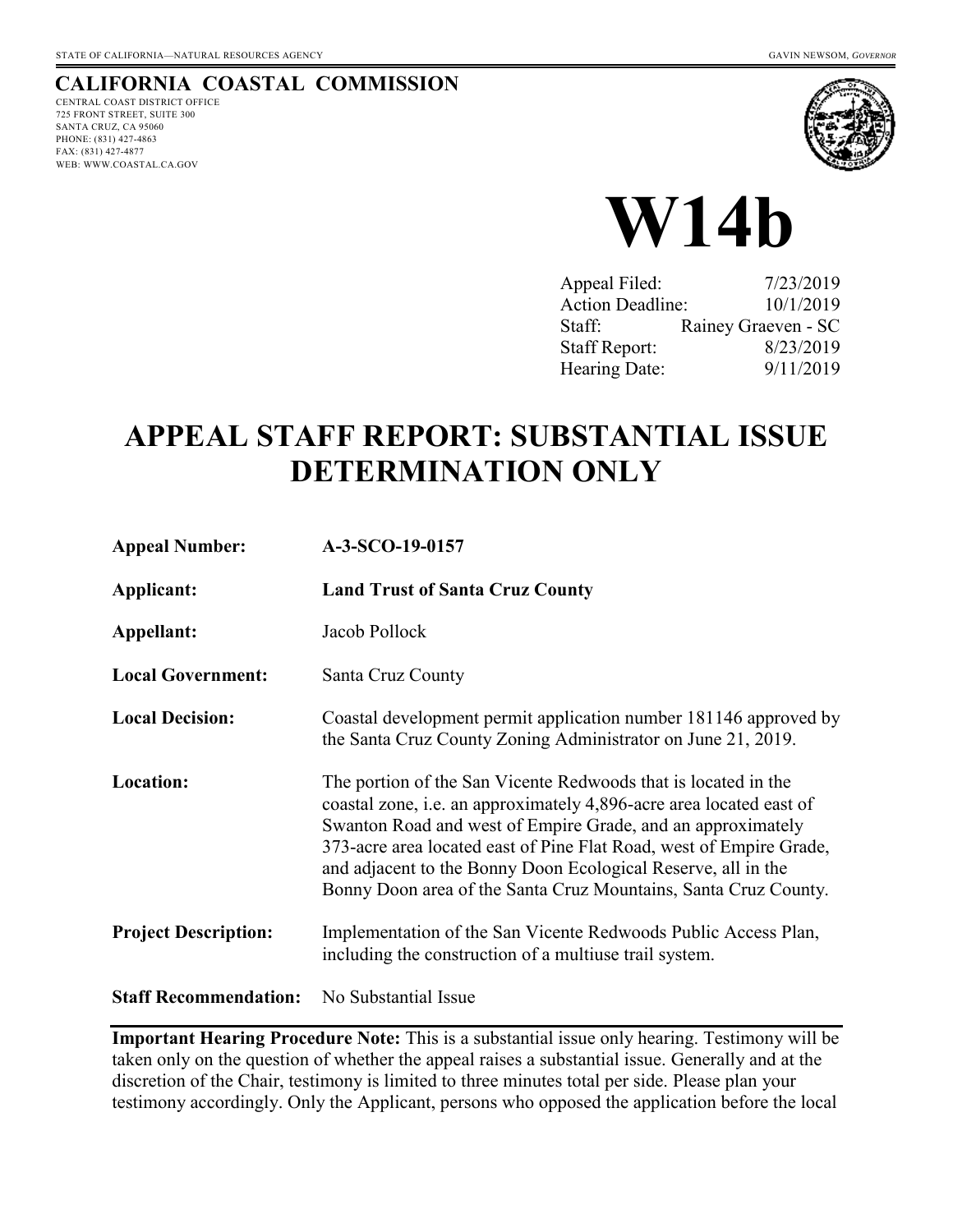government (or their representatives), and the local government shall be qualified to testify. Others may submit comments in writing. If the Commission determines that the appeal does raise a substantial issue, the de novo phase of the hearing will occur at a future Commission meeting, during which the Commission will take public testimony. (California Code of Regulations, Title 14, Sections 13115 and 13117.)

# **SUMMARY OF STAFF RECOMMENDATION**

Santa Cruz County approved a coastal development permit (CDP) to provide for the implementation of the San Vicente Redwoods Public Access Plan, including the construction of a multiuse trail system. The project site is located in the Santa Cruz Mountains north of the City of Santa Cruz, inland of Highway One, with a portion of the project located adjacent to the Cotoni-Coast Dairies National Monument and another portion located adjacent to the Bonny Doon Ecological Reserve.

The Appellant contends that the approved project is inconsistent with Santa Cruz County Local Coastal Program (LCP) provisions related to the protection of environmentally sensitive habitat area (ESHA) including specifically that: 1) the County's approval did not adequately demonstrate that the approved-project is the least environmentally damaging alternative; 2) the monitoring/reporting is inadequate and it is not clear whether or how the public can provide input on same; 3) cumulative impacts related to increasing public use of the trails over time are not adequately addressed; and 4) coordination, planning, and management with adjacent landowners and public access sites is inadequate. After reviewing the local record, Commission staff has concluded that the approved project does not raise a substantial issue with respect to the project's conformance with the Santa Cruz County LCP.

In this case, the County-approved project includes mitigations that would avoid trail construction in ESHA to the maximum extent feasible (though such trail construction is an allowable use within ESHA per the LCP), minimize impacts from the limited segments of trails that will be located in ESHA, and employ best management practices for trail design and trail construction. In terms of monitoring and reporting, although the LCP does not explicitly require monitoring and reporting for trail projects, the Applicant's Public Access Plan nevertheless by design includes ongoing monitoring and adaptive management techniques in an effort to best address any issues arising from trail use that may impact ESHA. In terms of the cumulative impacts, the Applicant and the County analyzed the project's potential cumulative impacts and concluded that no significant cumulative impacts would occur as a result of project approval. And in terms of coordination with adjacent landowners, again, although the LCP does not require coordination with adjacent landowners with respect to trail planning and management, the Applicant has completed extensive coordination with adjacent landowners to date and is committing to ongoing coordination going forward. Specifically, the Applicant has actively engaged with the Bureau of Land Management and the California Department of Fish and Wildlife to ensure collaborative planning and management of the adjoining public properties. The Applicant's Public Access Plan also includes phased implementation of the trails to better ensure that environmental resources can be protected on a smaller scale before opening up more trails on different areas of the property. Thus, both the County and the Applicant have adequately demonstrated that the project meets the County's LCP standards regarding the protection of ESHA.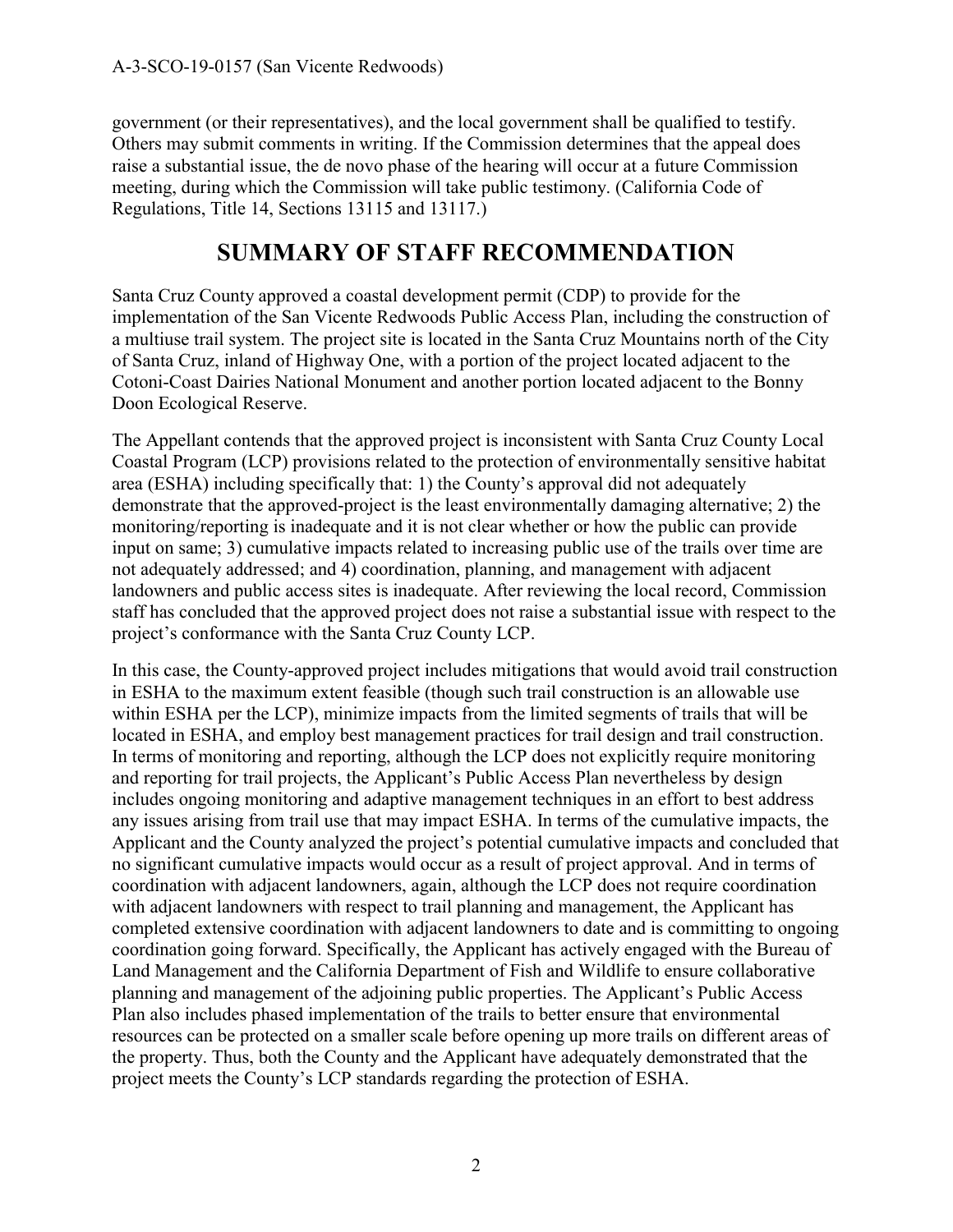As a result, staff recommends that the Commission determine that the appeal contentions do not raise a substantial LCP conformance issue, and that the Commission decline to take jurisdiction over the CDP for this project. The single motion necessary to implement this recommendation is found on page 5 below.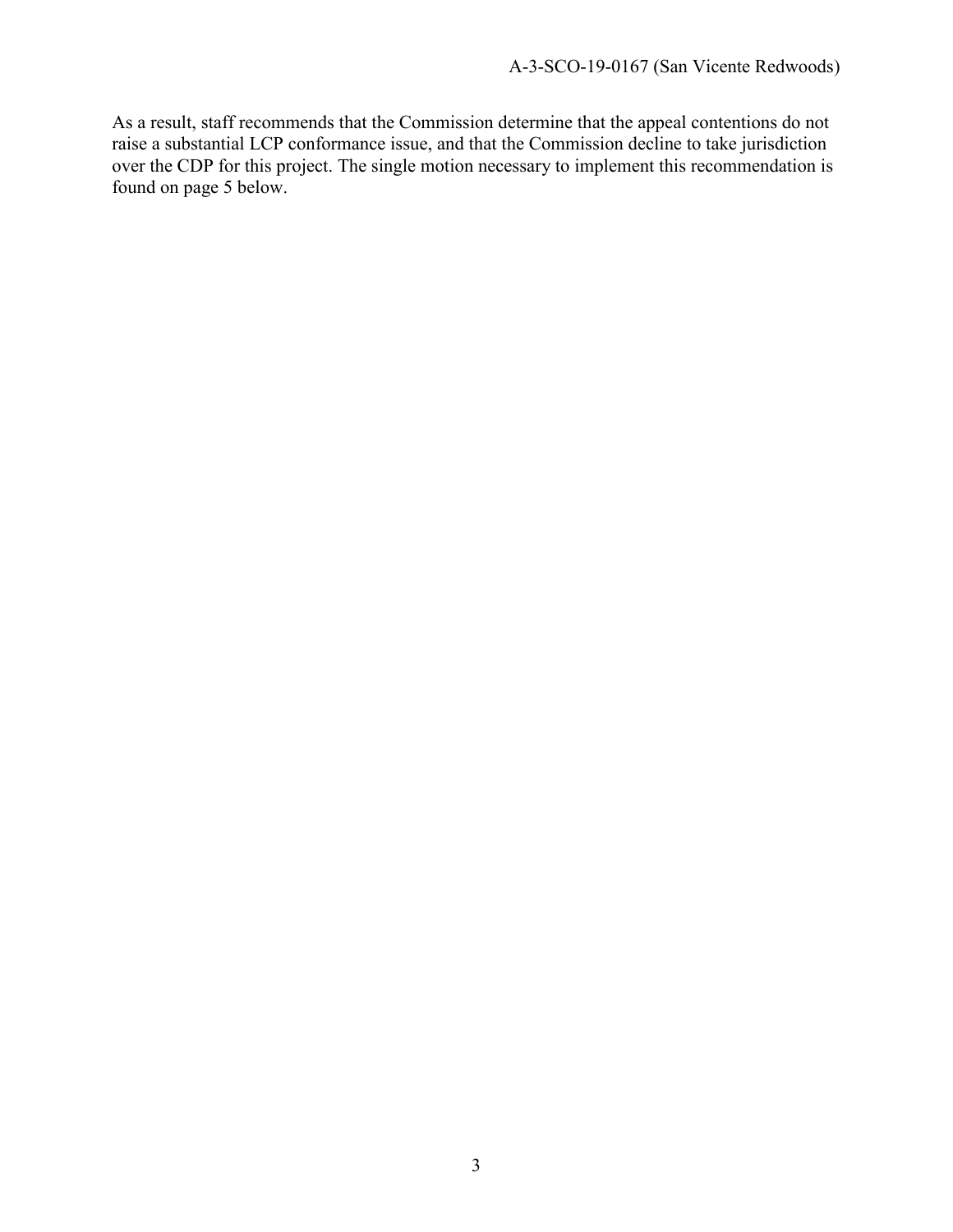# **TABLE OF CONTENTS**

# **APPENDICES**

Appendix A – Substantive File Documents Appendix B – Staff Contact with Agencies and Groups

## **EXHIBITS**

- Exhibit 1 Project Site Maps
- Exhibit 2 Project Site Photos
- Exhibit 3 County's Final Local Action Notice
- Exhibit 4 Approved Project Plans
- Exhibit 5 [Appeal of Santa Cruz County's CDP Decision](https://documents.coastal.ca.gov/reports/2019/9/W14b/W14b-9-2019-exhibits.pdf)
- Exhibit 6 Applicable LCP Policies and Standards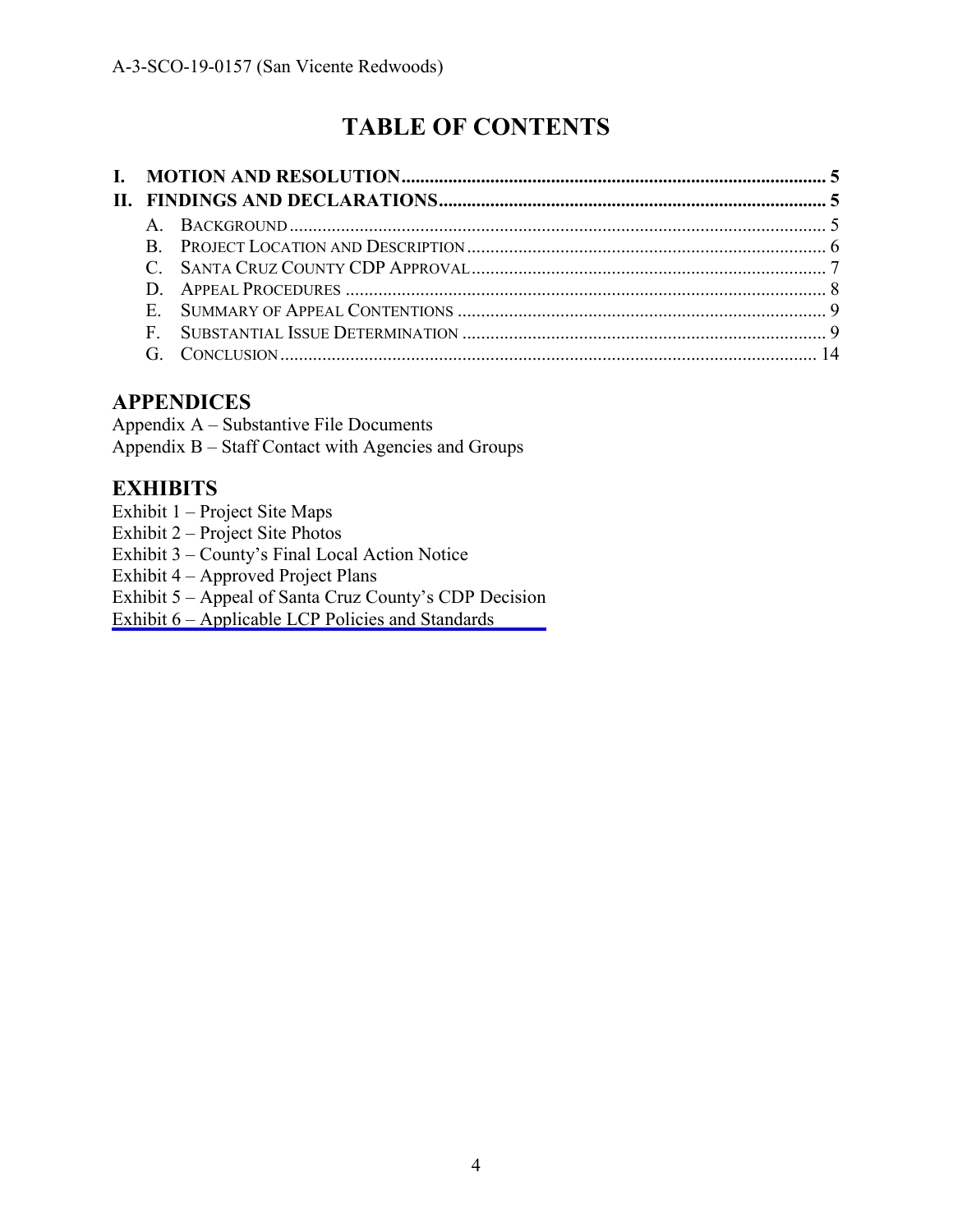# **I. MOTION AND RESOLUTION**

Staff recommends that the Commission determine that **no substantial issue** exists with respect to the grounds on which the appeal was filed. A finding of no substantial issue would mean that the Commission will not hear the application de novo and that the local action will become final and effective. To implement this recommendation, staff recommends a **YES** vote on the following motion. Passage of this motion will result in a finding of No Substantial Issue and the local action will become final and effective. The motion passes only by an affirmative vote of a majority of the Commissioners present.

*Motion: I move that the Commission determine that Appeal Number A-3-SCO-19-0157 raises no substantial issue with respect to the grounds on which the appeal has been filed under Section 30603. I recommend a yes vote.* 

*Resolution to Find No Substantial Issue. The Commission finds that Appeal Number A-3-SCO-19-0157 does not present a substantial issue with respect to the grounds on which the appeal has been filed under Section 30603 of the Coastal Act regarding consistency with the Certified Local Coastal Plan and/or the public access and recreation policies of the Coastal Act.* 

# **II. FINDINGS AND DECLARATIONS**

## **A. BACKGROUND**

The purchase of the San Vicente Redwoods in 2011 resulted in the creation of approximately 27,500 acres of contiguous protected land<sup>1</sup> (8,533 acres of which makes up the San Vicente) Redwoods), as it fills a longstanding gap between the numerous protected lands that surround it. The property consists of dense redwoods, coast/canyon live oak, and tanoak forest, with smaller areas of scrub and chaparral habitat. A number of creeks and their associated riparian corridors, including Laguna Creek and San Vicente Creek, traverse the property, and wetland habitats are also present on the site.

The property was historically used for timber harvesting and contains dirt logging roads and fire roads, as well as portions of a utility road for high-tension transmission lines. Otherwise, the property is undeveloped and provides ample opportunity for both public access and wildland conservation.

The San Vicente Redwoods are presently jointly owned by the Peninsula Open Space Trust (POST) and the Sempervirens Fund; however, the Land Trust of Santa Cruz County (the Land Trust), which developed the Public Access Plan that is the subject of this appeal (see below) and will be responsible for overseeing implementation of same, is the Applicant. The Land Trust is a non-profit organization that has protected more than 14,000 acres throughout Santa Cruz County, including beaches, unique biotic habitats, forestland, and farmland, directly and through partnerships since its founding in 1978. The Land Trust will submit a proposal to POST and the

 $\overline{a}$ <sup>1</sup> Protected lands that adjoin the San Vicente Redwoods include Cal Poly's Swanton Ranch, Cotoni-Coast Dairies National Monument, the Bonny Doon Ecological Preserve, Wilder Ranch State Park, and UC Santa Cruz's Natural Reserve.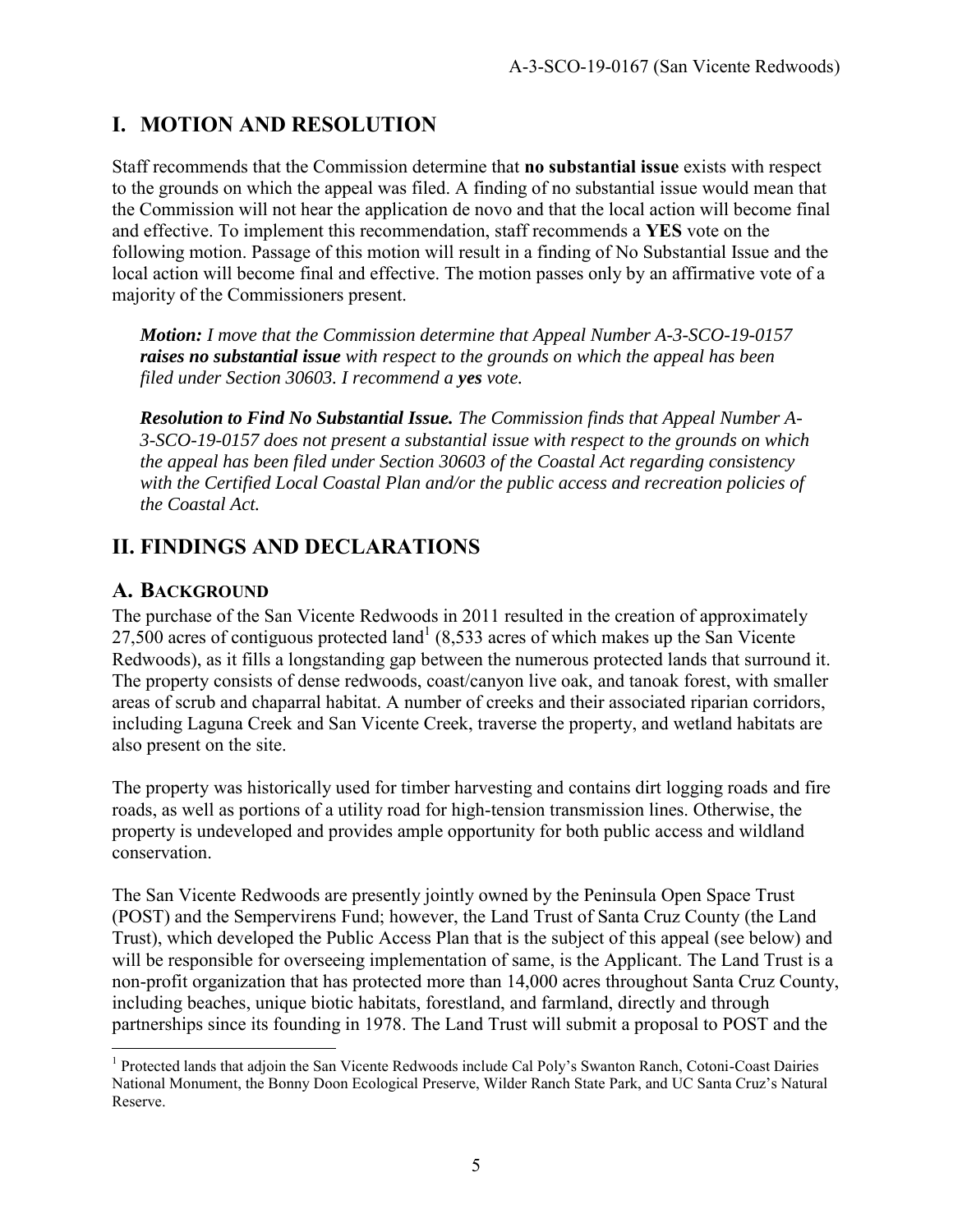Sempervirens Fund to secure fee ownership of the property, but POST and the Sempervirens Fund will consider proposals from other potential owners. In the meantime, the Land Trust will manage the property pursuant to a Memorandum of Understanding (MOU) with POST and the Sempervirens Fund. In the event the Land Trust does not become the fee landowner, it intends to enter into a similar MOU with any future property owner to continue to manage the San Vicente Redwoods going forward consistent with the aforementioned Public Access Plan.

## **B. PROJECT LOCATION AND DESCRIPTION**

The County-approved project spans 8,533 acres in the Bonny Doon area of the Santa Cruz Mountains. However, only about sixty percent of the approved project is located in the coastal zone. The portions of the project located in the coastal zone are the seaward-most approximately sixty percent of the "Main Tract" and all of the "Laguna Tract." The Main Tract is located generally east of Big Basin Redwoods State Park, west of Henry Cowell Redwoods State and the Laguna Tract, and north of the Cotoni-Coast Dairies National Monument. The Laguna Tract is located immediately south and east of (i.e., it adjoins) the Bonny Doon Ecological Reserve (which is owned and managed by the California Department of Fish and Wildlife) and is immediately north and west of (i.e., it adjoins) the inland portion of Wilder Ranch State Park. The Main Tract and the Laguna Tract of the San Vicente Redwoods are two separate areas and are not physically adjoined.

The County-approved project entails a Public Access Plan (Plan) for the entire San Vicente Redwoods property (i.e. the portions within and outside the coastal zone). For the portions of the property located in the coastal zone (which are subject to this appeal), the approved Plan includes new trail construction and trail improvements for trails that will be located on existing fire roads in both tracts,<sup>2</sup> as well as ongoing monitoring, maintenance, and management of the land.<sup>3</sup>

The approved Plan includes three phases. Phase 1 includes the construction of a loop trail in the Laguna Tract that would also connect to existing trails within the Bonny Doon Ecological Reserve (all in the coastal zone).<sup>4</sup> Phase 2 entails construction of additional trails in the Main Tract (both inside and outside the coastal zone), which will connect to the trails outside the coastal zone constructed in the Main Tract under Phase 1. Phase 3 includes additional trail construction within the Main Tract (all within the coastal zone) that will connect with the trails constructed under Phases 1 and 2 (both inside and outside the coastal zone). Phase 3 will also include trail construction in the southern and western portions of the Main Tract (all in the coastal zone), which will terminate at the Cotoni-Coast Dairies National Monument in the southwestern corner of the Main Tract.

<sup>&</sup>lt;sup>2</sup> The project includes approximately 38 miles of trails, with 20.5 miles of these trails located within the coastal zone.

<sup>&</sup>lt;sup>3</sup> The approved Plan also includes a public access staging area, including restrooms, a parking lot (which will accommodate up to 40 vehicles, including two ADA-compliant spaces and two extended spaces for horse trailers), and trailhead signage at the parking lot, but these project components are all located outside of the coastal zone and are not subject to this appeal.

<sup>&</sup>lt;sup>4</sup> Phase 1 also includes trail construction in the northern portions of the Main Tract that are located entirely outside the coastal zone.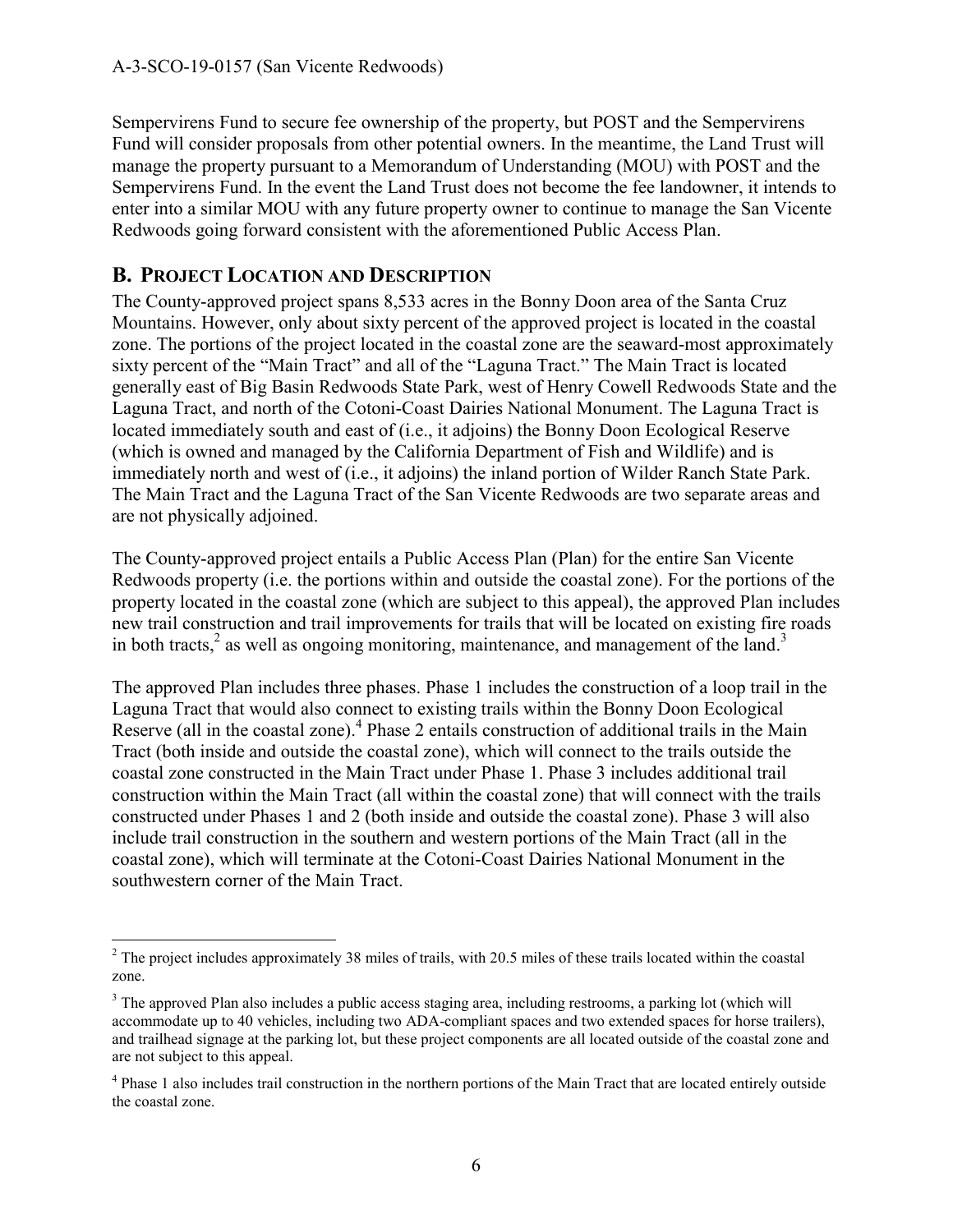The approved trails are multiuse, allowing for hiking, biking, equestrian, and dog use in various capacities (including both single-use and multiuse trails). In the coastal zone, there will be 1.5 miles of trail located on the Laguna Tract and about 19 miles of trails on the Main Tract.

The Public Access Plan further entails ongoing monitoring and maintenance via regular inspections by the Public Access Manager (a Land Trust employee) to ensure resource protection and to implement adaptive management techniques to address any issues that may arise due to construction and use of the trails.

Trails were designed to avoid environmentally sensitive habitat areas (ESHAs) and/or meet a 100-foot buffer from ESHA to the maximum extent feasible. In total, approximately 4.4 miles of the 38 miles of trails (both within and outside of the coastal zone<sup>5</sup>) would go through ESHAs (including oak woodland, occurrences of rare plants (primarily Anderson's manzanita), streams, riparian habitat, and wetlands.<sup>6</sup> Of the 4.4 miles of the proposed trail that would go through ESHA, 0.54 miles would go through riparian habitat (including 0.33 miles on existing roads) and 4.01 miles through oak woodland (including 1.72 miles on existing roads)<sup>7</sup>. Of the 4.4 miles of the proposed trail within ESHAs, approximately 1.85 miles would go through existing roads that pass through ESHAs (thus meaning only 2.55 miles of proposed trail would impact previously undisturbed ESHA). In addition, an additional 5.08 miles of trail that would pass through one or more ESHA buffers, with approximately 2.67 of those miles occurring on existing roads (thus meaning only 2.41 miles of proposed trail would impact previously undisturbed ESHA buffer).

See **Exhibit 1** for project site maps including trail routes and project phases, see **Exhibit 2** for site photos, and see **Exhibit 4** for the approved plans.

# **C. SANTA CRUZ COUNTY CDP APPROVAL**

On June 21, 2019 the Santa Cruz County Zoning Administrator approved a CDP for the project. The County's Final Local Action Notice was received in the Coastal Commission's Central Coast District Office on Tuesday July 9, 2019. The Coastal Commission's ten-working-day

 $\overline{a}$  $<sup>5</sup>$  The mileages in this paragraph are for the entire project, i.e. the project components located within and outside of</sup> the coastal zone. Though the concept of "ESHA" is specific to the coastal zone, rather than outside of it, in approving the proposed project the County considered the habitat which qualifies as ESHA within the coastal zone to also retain the same biological resource significance outside of the coastal zone, hence consideration of "ESHA" both within and outside of the coastal zone.

<sup>&</sup>lt;sup>6</sup> As stated above, about 60 percent of the San Vicente Redwoods property is located within the coastal zone. However, in approving the proposed project, the County did not specifically parse out or quantify separately the amount of ESHA within the coastal zone affected by trails located within the coastal zone, in contrast to the amount of "ESHA" (see footnote 5) outside the coastal zone affected by the trails located outside the coastal zone. Suffice it to say, a relatively small portion of the trails in the coastal zone are located within "ESHA" (less than 12%). This includes trails along riparian corridors as well as trails that extend through oak woodland habitat, and trails that pass through both creeks and wetlands. For the reasons discussed below, the Applicant's and the County's lack of separate accounting for trail development impacts to ESHA within the coastal zone versus impacts to "ESHA" outside of the coastal zone does not raise a substantial issue with respect to LCP consistency (if the Appellant had raised this issue in his appeal, which he did not) because even if hypothetically the coastal zone extended geographically to all of the trail development impacting "ESHA," the appeal still would not raise a substantial issue with respect to LCP consistency.

 $<sup>7</sup>$  These numbers include some overlap (e.g., some oak woodland is also considered riparian corridor).</sup>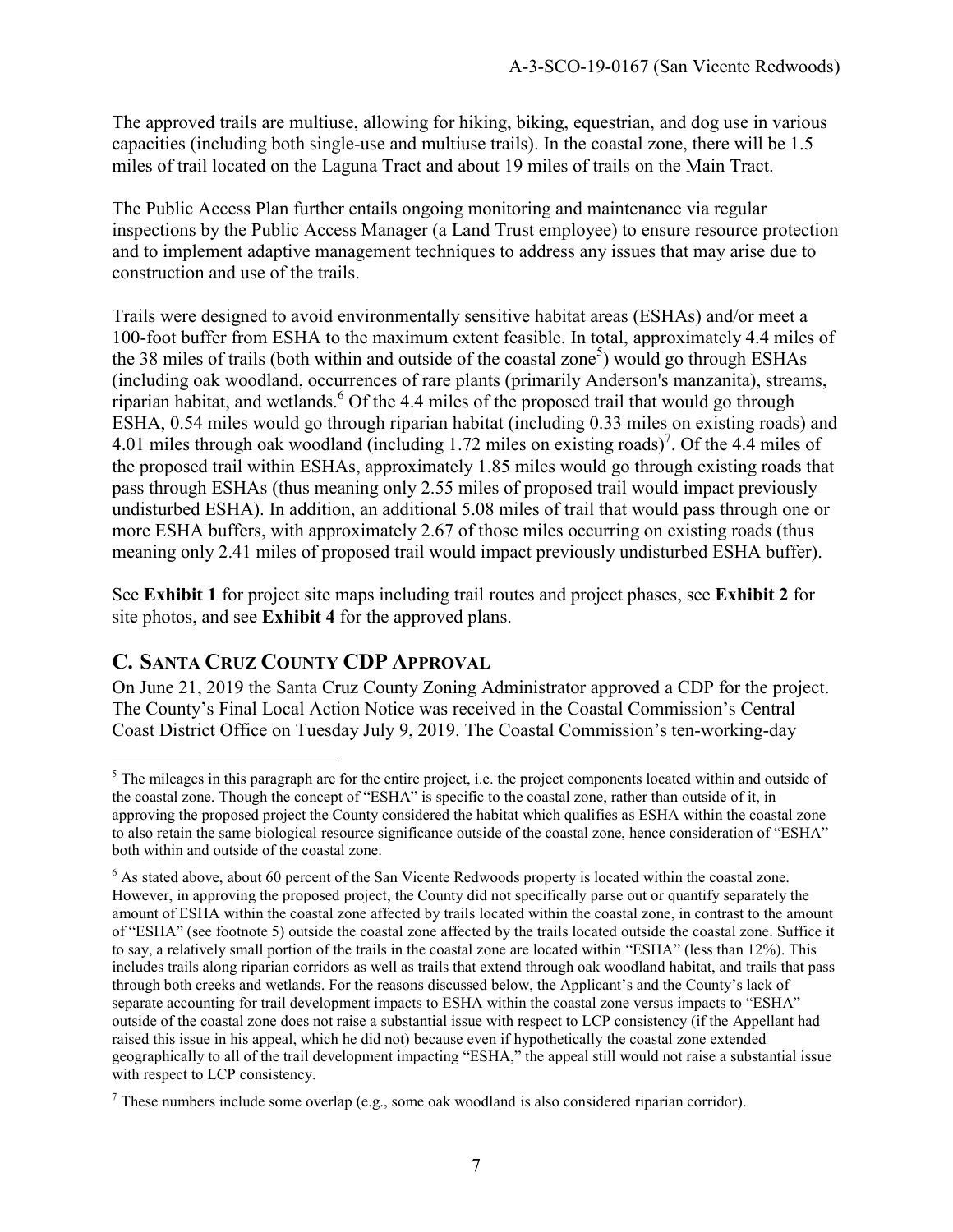appeal period for this action began on Wednesday, July 10, 2019 and concluded at 5 p.m. on Tuesday, July 23, 2019. One valid appeal (see below) was received during the appeal period. See **Exhibit 3** for the County's Final Local Action Notice.

## **D. APPEAL PROCEDURES**

Coastal Act Section 30603 provides for the appeal to the Coastal Commission of certain CDP decisions in jurisdictions with certified LCPs. The following categories of local CDP decisions are appealable: (a) approval of CDPs for development that is located (1) between the sea and the first public road paralleling the sea or within 300 feet of the inland extent of any beach or of the mean high tide line of the sea where there is no beach, whichever is the greater distance, (2) on tidelands, submerged lands, public trust lands, within 100 feet of any wetland, estuary, or stream, or within 300 feet of the top of the seaward face of any coastal bluff, and (3) in a sensitive coastal resource area; or (b) for counties, approval of CDPs for development that is not designated as the principal permitted use under the LCP. (Coastal Act Sections 30603(a)(1)-(4).) In addition, any local action (approval or denial) on a CDP for a major public works project (including a publicly financed recreational facility and/or a special district development) or an energy facility is appealable to the Commission. (Coastal Act Section 30603(a)(5).) This project is appealable because the parcels are zoned Timber Production (TP) with the exception of one parcel, which is zoned TP-SU, and trails are not the principally permitted use in the TP or TP-SU zoning districts. Certain trail alignments are also located within 100 feet of a wetland or stream.

The grounds for appeal under Section 30603 are limited to allegations that the development does not conform to the certified LCP or to the public access policies of the Coastal Act. Section 30625(b)(2) of the Coastal Act requires the Commission to consider a CDP for an appealed project de novo unless a majority of the Commission finds that "no substantial issue" is raised by such allegations.<sup>8</sup> Under Section 30604(b), if the Commission conducts the de novo portion of an appeals hearing (upon making a determination of "substantial issue") and finds that the proposed development is in conformity with the certified LCP, the Commission must issue a CDP. If a CDP is approved for a project that is located between the nearest public road and the sea or the shoreline of any body of water located within the coastal zone, Section 30604(c) also requires an additional specific finding that the development is in conformity with the public access and recreation policies of Chapter 3 of the Coastal Act. This project is not located between the nearest public road and the sea and thus this additional finding would not need to be made if the Commission approved a CDP for this project on de novo review (following acceptance of the appeal by finding substantial issue with respect to the appeal). Therefore, only a finding that the proposed development is in conformity with the Santa Cruz County LCP would need to be made if the Commission were to approve the project following the de novo portion of the hearing.

 $\overline{a}$ <sup>8</sup> The term "substantial issue" is not defined in the Coastal Act or in its implementing regulations. In previous decisions on appeals, the Commission has considered the following factors in making substantial issue determinations: the degree of factual and legal support for the local government's decision; the extent and scope of the development as approved or denied by the local government; the significance of the coastal resources affected by the decision; the precedential value of the local government's decision for future interpretations of its LCP; and, whether the appeal raises only local issues as opposed to those of regional or statewide significance. Even when the Commission chooses not to hear an appeal (by finding no substantial issue), appellants nevertheless may obtain judicial review of a local government's CDP decision by filing a petition for a writ of mandate pursuant to the Code of Civil Procedure, Section 1094.5.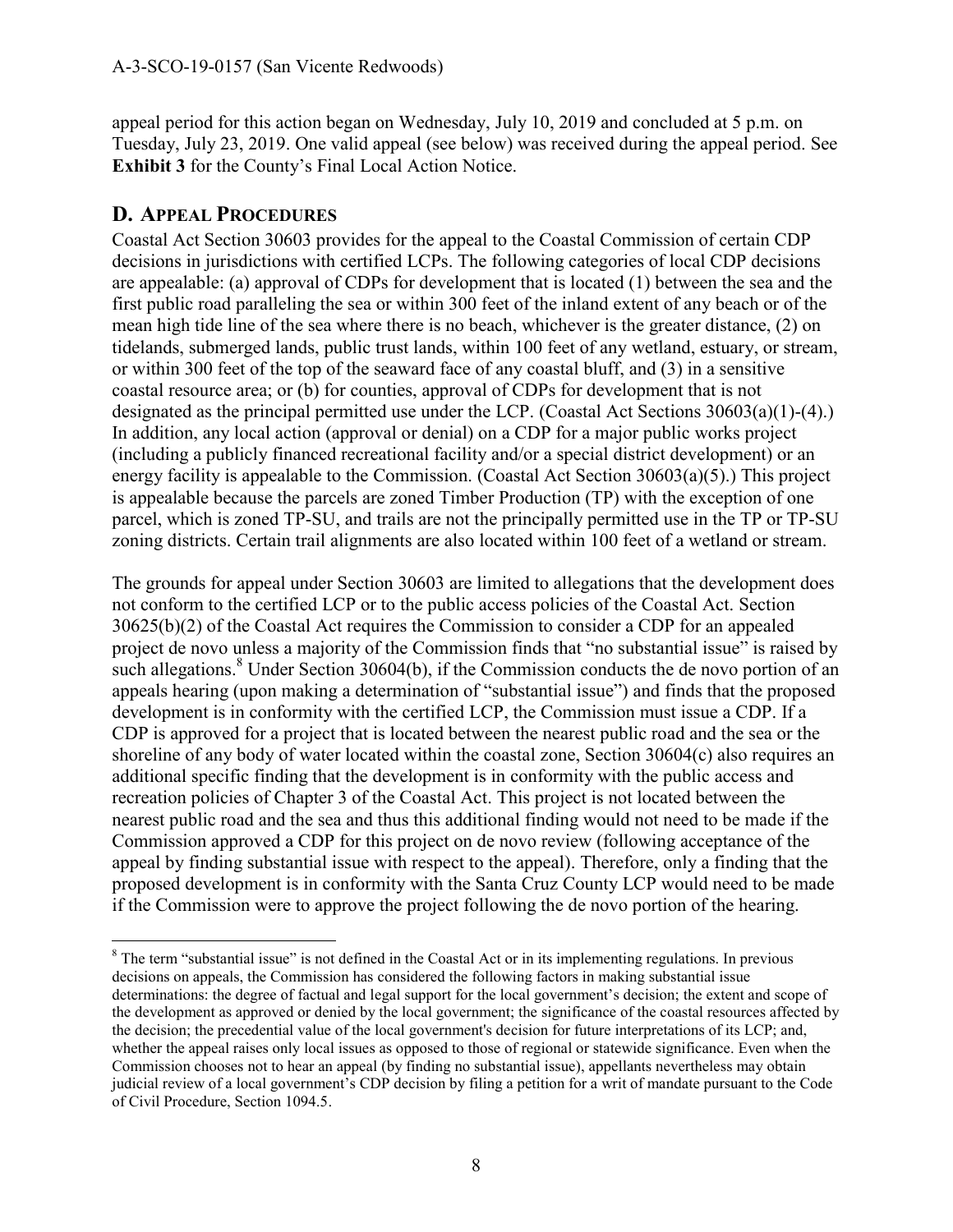The only persons qualified to testify before the Commission on the substantial issue question are the Applicant, persons opposed to the project who made their views known before the local government (or their representatives), and the local government. Testimony from other persons regarding the substantial issue question must be submitted in writing. (California Code of Regulations, Title 14, Section 13117.) Any person may testify during the de novo CDP determination stage of an appeal (if applicable).

### **E. SUMMARY OF APPEAL CONTENTIONS**

The Appellant contends that the County-approved project raises LCP consistency questions relating to the protection of ESHA. Specifically, the Appellant contends that the approved project would violate applicable LCP provisions because: 1) the County's approval did not adequately demonstrate that the approved project is the least environmentally damaging alternative; 2) the required monitoring and reporting are inadequate and it is not clear whether or how the public can provide input on these; 3) cumulative impacts related to increasing public use of the trails over time were not adequately addressed; and 4) coordination, planning, and management with adjacent landowners and public access sites has been inadequate. See **Exhibit 5** for the complete appeal contentions.

### **F. SUBSTANTIAL ISSUE DETERMINATION**

#### *Applicable LCP Provisions*

The County's LCP protects ESHA and specifically riparian corridors/wetlands, including identifying that these areas shall be preserved, protected, and restored for the protection of wildlife, open space, and aesthetic and recreational values (**see Exhibit 6** for all cited applicable LCP provisions, including Land Use Plan (LUP) Objectives 5.1 and 5.2). The LCP limits development activities within riparian corridors/wetlands and specifies required buffers unless an exception is granted per the Riparian Corridor and Wetlands Protection Ordinance (including LUP Policy 5.2.3, 5.2.4, and Implementation Plan (IP) Section 16.30.060). The LCP provides for limited compatible uses within riparian corridors, wetlands, and other ESHAs (provided such uses do not impair or degrade the riparian plant and animal ecosystems or water supply values), including non-motorized recreation and pedestrian trails, interpretive facilities, and fishing facilities (including LUP Policy 5.2.7 and IP Section 16.32.090(C)). Thus, the LCP protects ESHA, including riparian corridors and wetlands, via limiting development within these areas, while expressly also allowing for development of low-impact recreational uses within these areas, including trails.

#### *Alternatives Analysis*

In terms of the Appellant's contention that the approved-project is not the least environmentally damaging alternative, the County completed CEQA review, including an Initial Study and an adopted Mitigated Negative Declaration (MND). The Initial Study examined a range of alternatives for the public access staging area (including the parking lot, restrooms, and informational signage), trail access points, the trail alignments<sup>9</sup>, and trail uses. In order to

 $\overline{a}$  $9$  Approximately 60% of the project is located within the appealable portion of the coastal zone; because here the Applicant and County did not parse out or separately account for impacts to resources within the coastal zone,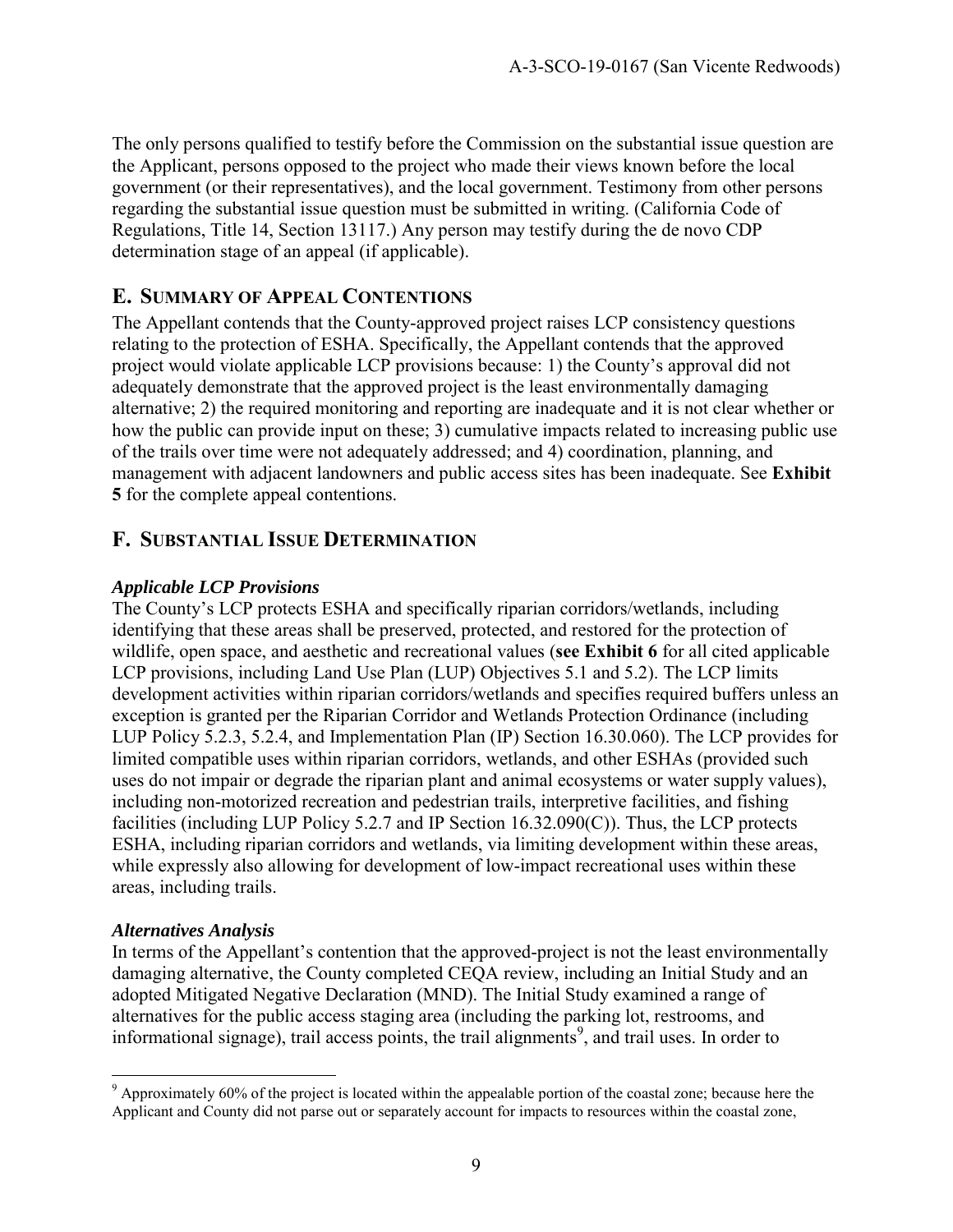#### A-3-SCO-19-0157 (San Vicente Redwoods)

determine the least environmentally damaging alternative for the public access staging area, the trail access points, the trail alignments, and trail uses, the Conservation Partners working group (consisting of project funders, landowners, and the Applicant (i.e., the Land Trust, which is overseeing planning, management and implementation of the Public Access Plan for a minimum of the initial ten-year period) completed extensive outreach, including interviews and small meetings with interested parties, stakeholder meetings with interested groups, online engagement, community meetings, and neighborhood outreach. In addition, the working group consulted with the Santa Cruz Puma  $Project<sup>10</sup>$  to understand the areas of the property that support mountain lion denning, movement, and foraging, and used game camera data to track the range of the mountain lion. Potential trail corridors and parking area locations were: flagged onsite by professional trail designers and builders; evaluated by the civil and environmental engineers for stability related to erosion and geotechnical considerations; and surveyed by biological and cultural resource experts. Through close coordination with technical experts, trail alignments were refined to minimize potential impacts to resources. Ultimately, the least environmentally damaging alternative was determined to entail closure of most of the property to public access (approximately 94%) with limited research and educational uses permitted in these areas on a case-by-case basis, with phased trail access limited to approximately 6% of the total property. The public access area (within and outside of the coastal zone) would be limited to 460 acres including a 100-foot-wide corridor (50 feet on either side of the trail) and 4.7 acres for the public access staging area (which is entirely outside of the coastal zone). In the coastal zone, the public access area comprises about 248 acres (out of the approximately 5,120 acres of the San Vicente Redwoods that are located in the coastal zone, or less than 5%).

In terms of the alternative trail designs and types of trails (e.g., out-and-back versus loop trails, new trail construction or use of existing roads, single-use versus multiuse, etc.), large loop trails were considered; however, loops trails were eliminated as an alternative because: much of the terrain is steep and unstable; it would be difficult for emergency services to reach remote areas; and some of the more remote areas necessary for larger loop trails are prime habitat for wildlife, including breeding and denning for mountain lions. Although some existing fire roads would be used as trails under the selected trail alignments, other fire roads were eliminated for trail use due to the potential for significant erosion during the wet season, and because use of some of these fire roads would direct visitors into areas that support sensitive wildlife. Ultimately, a combination of existing fire roads and the construction of new trails were determined to be the least environmentally damaging alternative, allowing for emergency services as needed, reducing the likelihood of erosion, and avoiding (and thus protecting) the most sensitive habitat. A variety

 $\overline{a}$ including ESHA, versus impacts to resources outside of the coastal zone, the analysis herein examines the entire project at the substantial issue stage as opposed to only the portions of the project within the appealable portions of the coastal zone. As mentioned previously, the County's failure to separately parse or account for impacts to resources within versus outside of the coastal zone does not raise a substantial issue (if the Appellant had raised this issue in his appeal, which he did not) because even if hypothetically the coastal zone extended geographically to all of the trail development impacting "ESHA," the appeal still would not raise a substantial issue with respect to LCP consistency. (*See also* footnote 6.)

 $10$  The Santa Cruz Puma Project is a partnership between UC Santa Cruz and the California Department of Fish and Wildlife. The Puma Project deploys telemetry collars on mountain lions that collect continuous movement and location data from each animal, with the goals of further enhancing the understanding of cougar habitat requirements as well as providing guidance on important movement corridors for lions within the Santa Cruz Mountains and adjacent areas.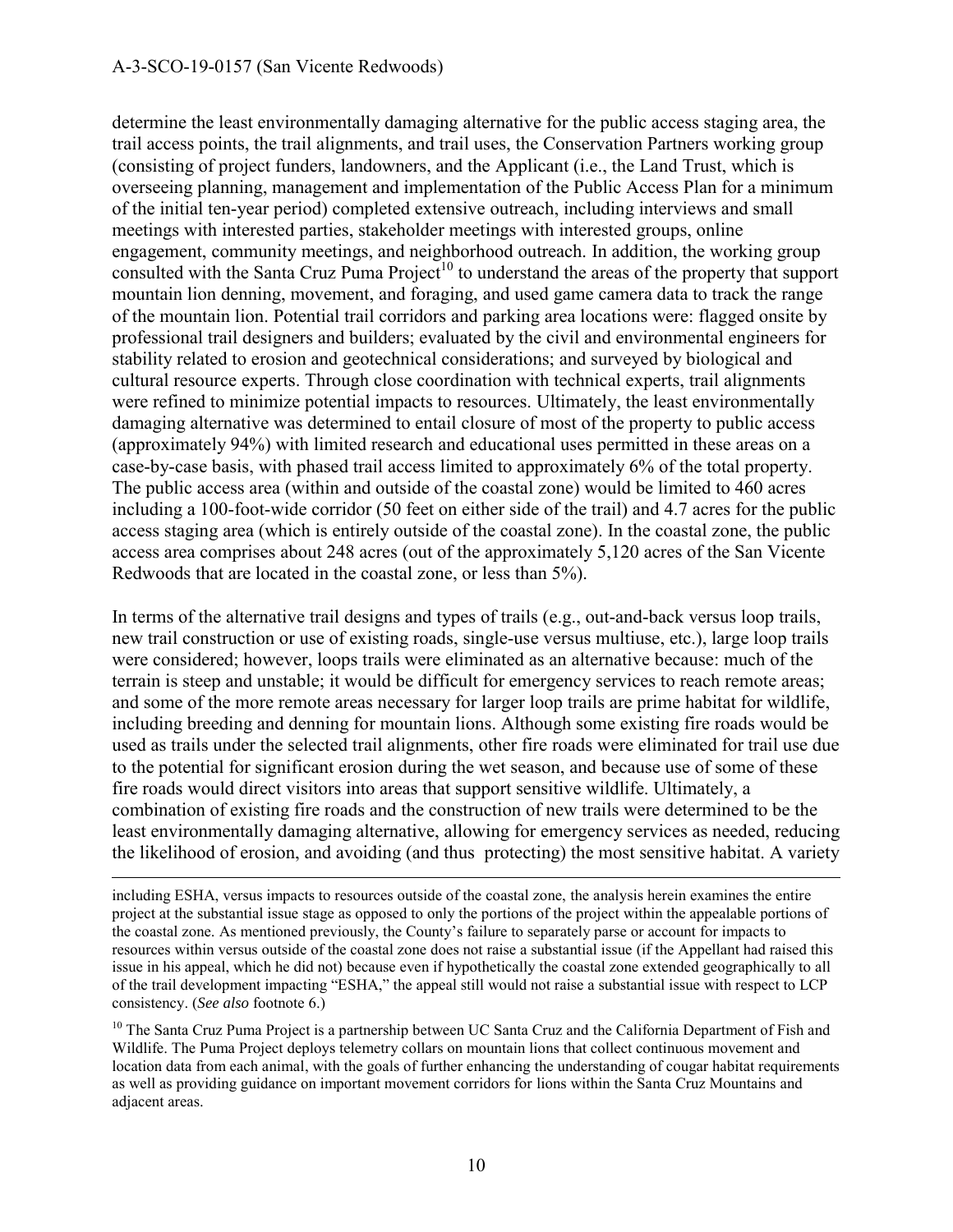of recreational uses were also considered, ultimately limited to hiking, bike riding, horseback riding, and dog walking. Dog walking would be limited to on-leash and only allowed along a single trail loop trail adjacent to Empire Grade (outside the coastal zone), where existing transportation, residential, and other development is already likely to deter wildlife use.

The project is also conditioned to require implementation of the mitigation measures of the adopted MND (see **Exhibit 3, pp. 11-17**). These mitigations include, but are not limited to: ensuring that trails are routed to avoid sensitive vegetation to the fullest extent feasible (see Construction Protocol BR-1.3); avoiding tree and shrub removal in sensitive biological communities to the fullest extent feasible (see Construction Protocol BR-1.4); using the best available technology and best management practices to minimize detrimental impacts, such as erosion and sedimentation, and to minimize the need for future maintenance (see Construction Protocol BR-1.5); designing trails located near wetlands or streams to minimize changes to preproject hydrology; avoiding erosion or sedimentation via installing best management practices (e.g., silt fencing during construction, sediment traps, drainage swales, etc.); and using adaptive management techniques to address trail maintenance and maintenance issues (e.g., erosion) and other problems (e.g., nuisance trash areas or other impacts from trail users). Thus, in addition to reasonably analyzing a range of project alternatives as discussed above, the County further conditioned approval of the proposed project in order to mitigate project impacts to coastal resources to a less-than-significant level.

In sum, the LCP provides for limited compatible uses, specifically including trails such as the currently proposed project, within riparian corridors and other ESHA, provided such uses do not impair or degrade the riparian/ESHA plant and animal ecosystems or water supply values. The County-approved project is the culmination of extensive research and outreach, including an Initial Study and adopted Mitigated Negative Declaration, was selected as the leastenvironmentally damaging alternative, and is conditioned to include best management practices and measures to avoid and minimize any impacts to riparian habitats and other ESHA and associated sensitive species. The County-approved project meets the LCP's requirements related to uses allowed within riparian habitat, riparian corridors, wetlands, and other ESHA, and the County made the findings necessary to approve a Riparian Exception (including that the project is the least environmentally damaging feasible alternative) to allow trail development through riparian corridors. The County found that the trail alignments and uses of the trails, as conditioned, would not reduce or adversely impact riparian corridors or other ESHA and that there was no less environmentally damaging alternative. Therefore, this contention does not raise a substantial issue in terms of the project's conformance with the biological resource protection provisions of the certified LCP.

#### *Monitoring/Reporting*

The Appellant contends that the required monitoring and reporting of resource/habitat impacts is inadequate, and that it is not clear whether or how the public can provide input on such.

The Public Access Plan provides for extensive monitoring and oversight of resource/habitat impacts, and opportunities for the public to engage. Monitoring and reporting duties will be shared among Land Trust's park's management, including the Land Trust's Public Access Manager, and the County Parks Department and County Sheriff's Department. The Public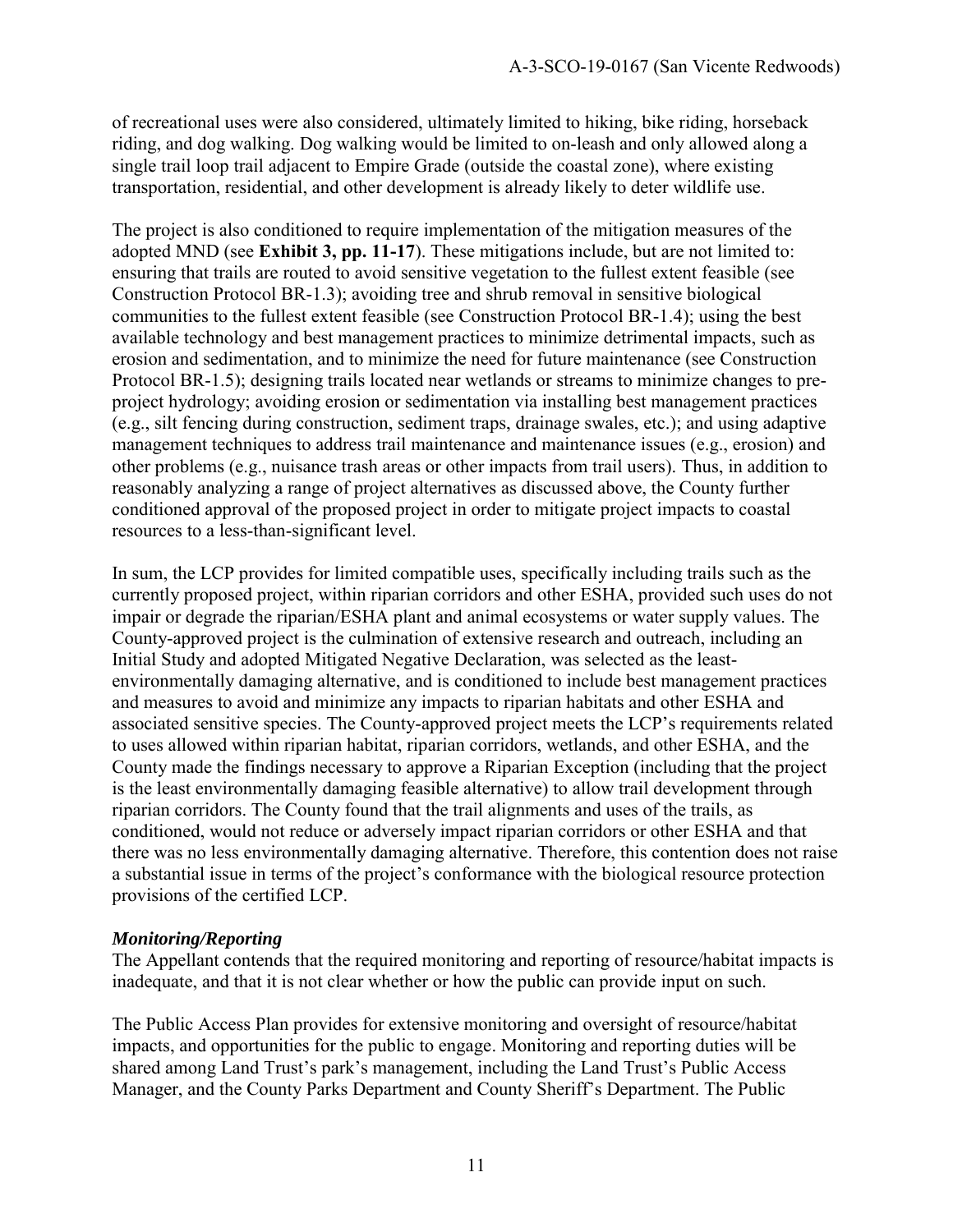#### A-3-SCO-19-0157 (San Vicente Redwoods)

Access Manager will be responsible for opening and closing the gate to the parking lot daily (located outside the coastal zone); trash containers located at the parking lot will be removed at least weekly to prevent overflow and to minimize wildlife-attracting odors; the staging area, trails, and other public access features will be monitored and closed if necessary to protect natural resources. Any issues related to drainage problems, vegetation disturbance, graffiti, etc., will be addressed promptly. Trail conditions will be inspected regularly to ensure that visitors are staying on trails, and any rogue trails developed by visitors will be decommissioned as quickly as possible and coupled with increased patrol, engagement, and enforcement, including prosecution, to deter/prevent additional rogue trail development. The areas in the vicinity of the trails will also be monitored specifically for occurrences of any plant species found on the California Invasive Plant Council's "high and medium priority 'Red list,'" and if such invasive plants are found they will be eradicated. In terms of professional security and patrol, the area will regularly patrolled by the Public Access Manager, County Sheriff staff, and County Parks Department staff, and potentially through photographic monitoring to ensure night usage is not occurring. In addition, the Public Access Plan focuses heavily on the ongoing education of visitors to create a culture of stewardship as is witnessed in other properties managed by the Land Trust. In addition, any complaints, including those to the Sheriff's Department, will be tracked; visitors will be surveyed regarding their degree of satisfaction with respect to implementation of the Public Access Plan and various park rules. Further, the Land Trust welcomes feedback from visitors, including reporting any issues to the Land Trust via phone, through the Land Trust's website, and via a comment box that will be located at the parking area. In sum, the Public Access Plan provides for extensive monitoring and reporting mechanisms to address any issues and ensure species and ESHA protection, and also provides mechanisms for public input and involvement.

In terms of whether this contention raises a substantial issue with respect to LCP conformance, the LCP does not expressly require such monitoring and reporting, and the LCP does not contain any particular applicable standards with respect to this issue. However, as discussed above, the project as designed does require monitoring and reporting of resource/habitat impacts and also allows the public to provide input on these topics. Thus this contention does not raise a substantial issue of LCP conformance.

#### *Cumulative Impacts/ Coordination with Adjacent Landowners*

The Appellant contends that cumulative impacts related to increasing use of the San Vicente Redwoods property over time are not adequately addressed, and that coordination, planning, and management with adjacent landowners and adjacent public access sites is inadequate.

The Public Access Plan includes a phased approach and adaptive management strategies to ensure that successful management of access to the San Vicente Redwoods can be achieved on a smaller scale before additional acreage is opened up for public use in later phases. In addition, extensive collaboration with adjacent landowners, particularly with respect to adjacent public access sites, is an integral part of the Public Access Plan. For the Laguna Tract, which adjoins the Bonny Doon Ecological Reserve, management of trails, visitor activities, and parking (at an existing lot) will be coordinated with the California Department of Fish and Wildlife (CDFW) and would be done in a manner consistent with CDFW's current management of the Bonny Doon Ecological Reserve. The Land Trust is also actively developing a memorandum of understanding with CDFW to formalize each entity's role and responsibilities. In addition, the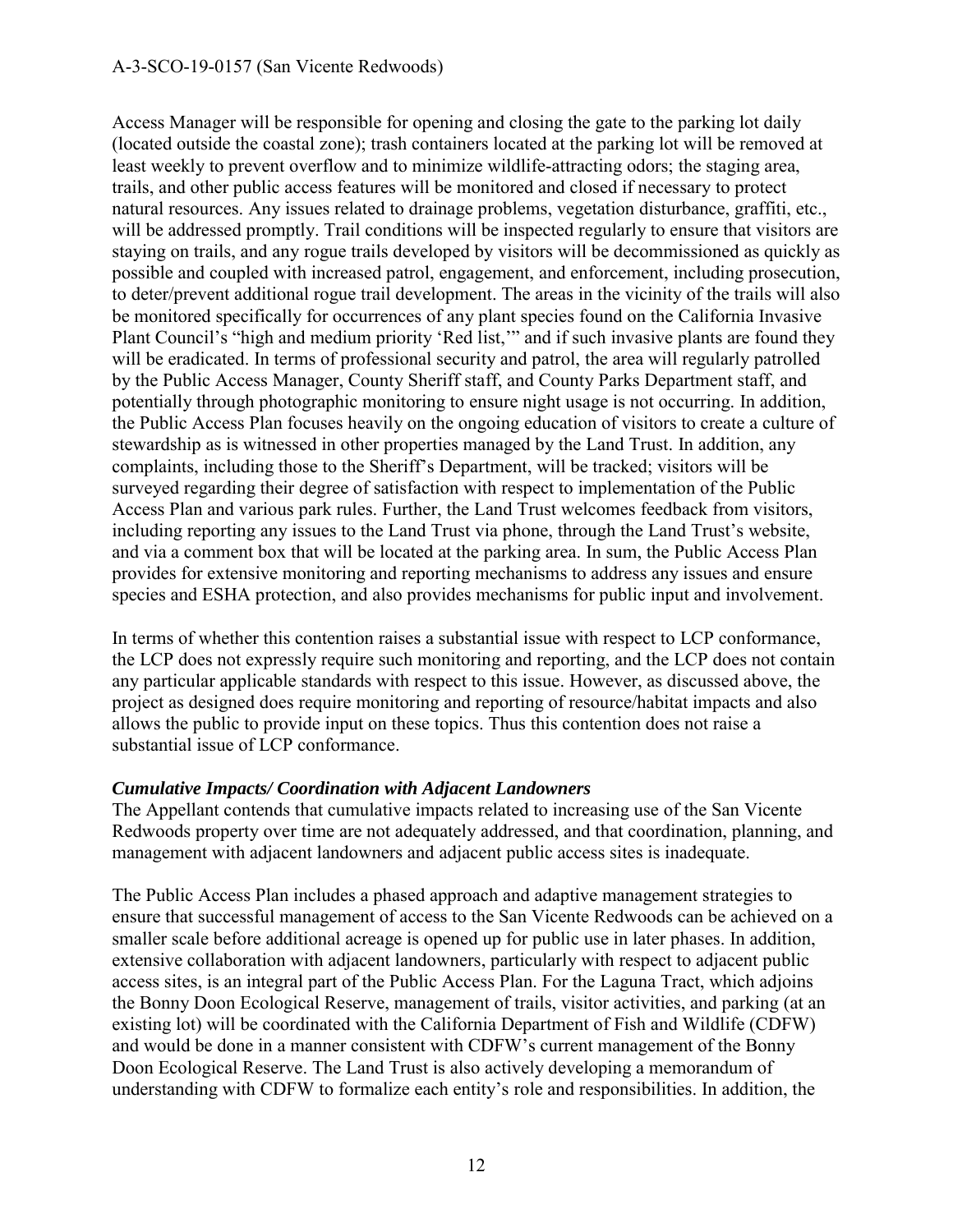Public Access Plan provides for resources to assist with patrol, maintenance, and volunteer coordination. In terms of collaboration with adjacent landowners and future projects (such as the County's North Coast Rail-Trail project and envisioned trails on the adjacent Cotoni-Coast Dairies National Monument) that will likely increase the number of visitors to the area, these projects are in the early planning stages. The Land Trust is routinely collaborating with the Bureau of Land Management (BLM) as it develops its Public Access Management Plan for the National Monument, and is also coordinating with the County regarding the Rail-Trail project. In addition, some of the Main Tract trails in Phase 3 of the County-approved project will terminate at the boundary of the National Monument. This phasing will allow additional time for BLM and the Land Trust to coordinate regarding future trail development on the National Monument property that will connect the two properties. Future completion of these trail segments on the Main Tract and on the National Monument property will provide a larger network of trails that will help to disperse trail use among a larger area. In sum, the County-approved project has entailed substantial coordination with adjacent public landowners, and has assessed and considered cumulative impacts to the region, including sensitive environmental resources, and will continue to undertake such coordination as part of the implementation of the Public Access Management Plan.

In terms of whether the cumulative impacts contention raises a substantial issue with respect to LCP conformance, after the trails are developed, cumulative impacts relating to ongoing, longterm trail use would not be significant given the low-impact nature of trail usage and, perhaps more importantly, given that the LCP expressly allows for recreational trail development and usage within ESHA. Moreover, the Public Access Plan includes a phased approach and adaptive management strategies to ensure that successful management of access to the San Vicente Redwoods can be achieved on a smaller scale before additional acreage is opened up for public use in later phases, thus mitigating the potential for adverse cumulative impacts relating to trail usage. Furthermore, coordination between the Land Trust and BLM in regards to future completion of the trail segments on the Main Tract and on the Cotoni-Coast Dairies National Monument property as part of Phase 3 of development will result in a larger network of trails that will help disperse trail use among a larger area, thereby also mitigating the potential for adverse cumulative impacts relating to trail usage. The Initial Study and adopted MND also found that cumulative impacts related to future access to adjacent sites would be minimal given the length of the proposed trails. In other words, because access to San Vicente Redwoods is provided at the inland-most section of the property (outside of the coastal zone) and the connection to the Cotoni-Coast Dairies property would be in the southwestern corner of the Main Tract (a distance of approximately 10 miles), it is anticipated that most San Vicente Redwoods visitors would not traverse both properties, especially given that camping and backpacking are not permitted uses. Thus, the appeal does not raise a substantial issue with respect to LCP consistency in regards to cumulative impacts.

Finally, in terms of whether the contention regarding coordination/planning/management with adjacent landowners raises a substantial issue, the LCP also does not expressly require coordination with adjacent landowners, and the LCP does not contain any particular applicable standards with respect to this issue. However, as explained above, the project is designed to include significant coordination, planning, and management with adjacent landowners. Therefore, these contentions do not raise a substantial issue of LCP conformance.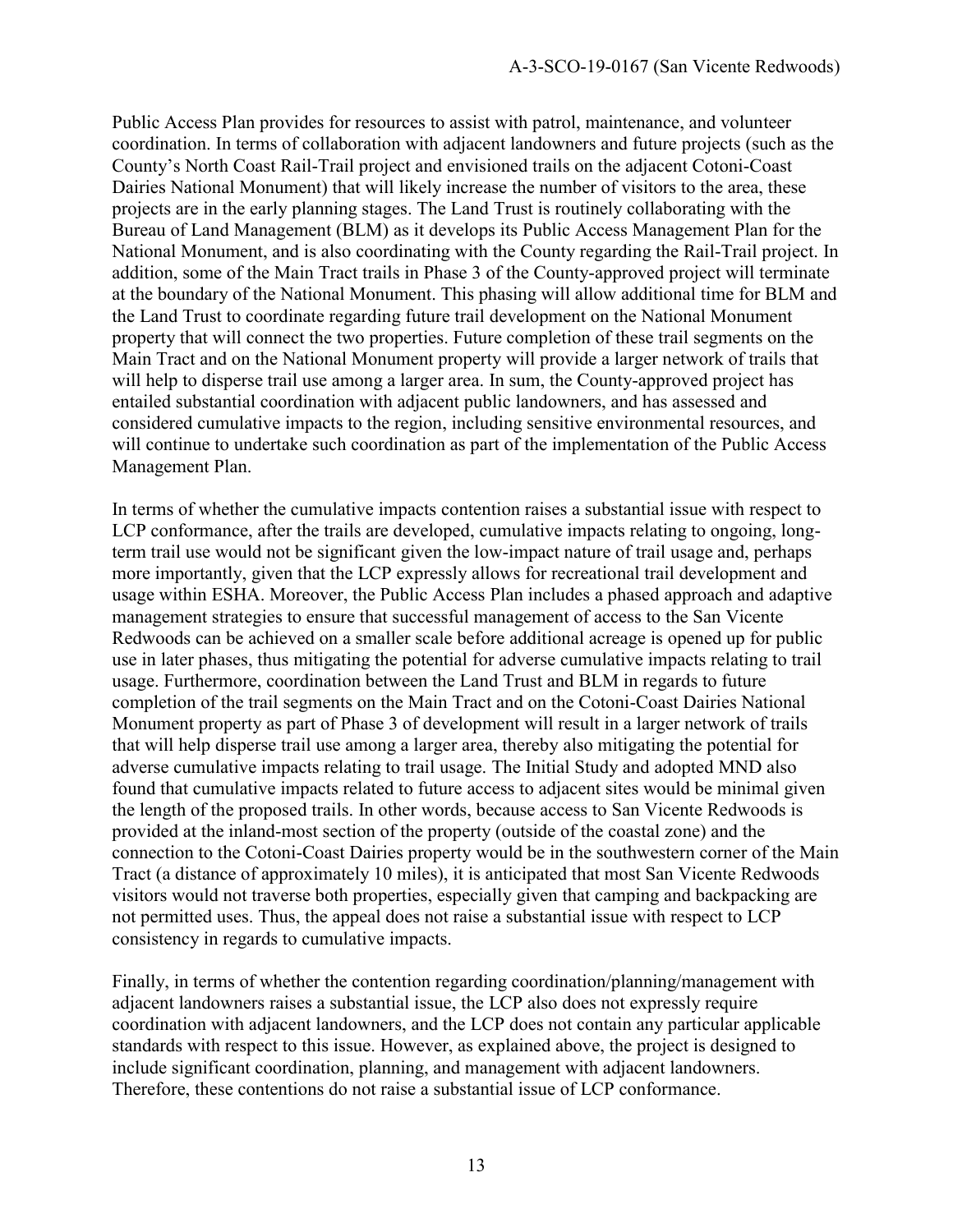## **G. CONCLUSION**

When considering a project that has been appealed to it, the Commission must first determine whether the project raises a substantial issue of LCP conformity, such that the Commission should assert jurisdiction over a de novo CDP for such development. At this stage, the Commission has the discretion to find that the project does not raise a substantial issue of LCP conformance. As explained above, the Commission has in the past considered the following five factors in its decision of whether the issues raised in a given case are "substantial": the degree of factual and legal support for the local government's decision; the extent and scope of the development as approved or denied by the County; the significance of the coastal resources affected by the decision; the precedential value of the County's decision for future interpretations of its LCP; and, whether the appeal raises only local issues as opposed to those of regional or statewide significance.

In this case, these five factors, considered together, support a conclusion that this project does not raise a substantial issue of LCP conformance. In terms of the factual and legal support for the County's decision, the County completed CEQA review including an Initial Study and an adopted MND, analyzing the least environmentally damaging alternatives and conditioning the project to require the measures recommended in the MND to mitigate impacts to coastal resources to a less-than-significant level. In addition, the Applicant's Public Access Plan provides for ongoing monitoring and adaptive management techniques to address any issues that may arise, and allows for public input on these issues. As explained above, the County analyzed the cumulative impacts issue in the MND and concluded no significant cumulative impacts would occur as a result of project approval, and as designed the project mitigates for the potential of adverse cumulative impacts relating to ongoing, long-term use of the proposed trail system. The Applicant has also done extensive outreach and coordination with adjacent landowners including CDFW (for the Laguna Tract parcel, which will adjoin the Bonny Doon Ecological Reserve) and BLM (for the Main Tract, which will connect trails between the Main Tract and the Cotoni-Coast Dairies National Monument under Phase 3 of the Public Access Plan) and with the greater public in an effort to effectively manage large open spaces that contain sensitive environmental resources. Thus, the County has provided adequate factual and legal support for its decision that the approved development would be consistent with the certified LCP, including that it meets the provisions related to ESHA, riparian habitats, and wetlands protection, is the least environmentally damaging feasible alternative, and will not result in significant adverse cumulative impacts.

In terms of the extent and scope of development and the significance of the coastal resources, the project consists of trail development and a Public Access Plan, and thus the project is best understood as low-impact development with the primary purpose being to support public access and recreation, a critical coastal objective and a primary tenet of both the LCP and Coastal Act. In addition, the vast majority of the project site will remain undeveloped. In other words, the extent and scope of development is relatively minor. In terms of the significance of the coastal resources affected by the decision, although the proposed project will result in impacts to both ESHA and ESHA buffers, the LCP specifically allows for development of non-motorized recreational trails such as this one within ESHAs and their buffers. With respect to anticipated impacts, trail construction is designed to avoid impacts to ESHA/riparian corridors to the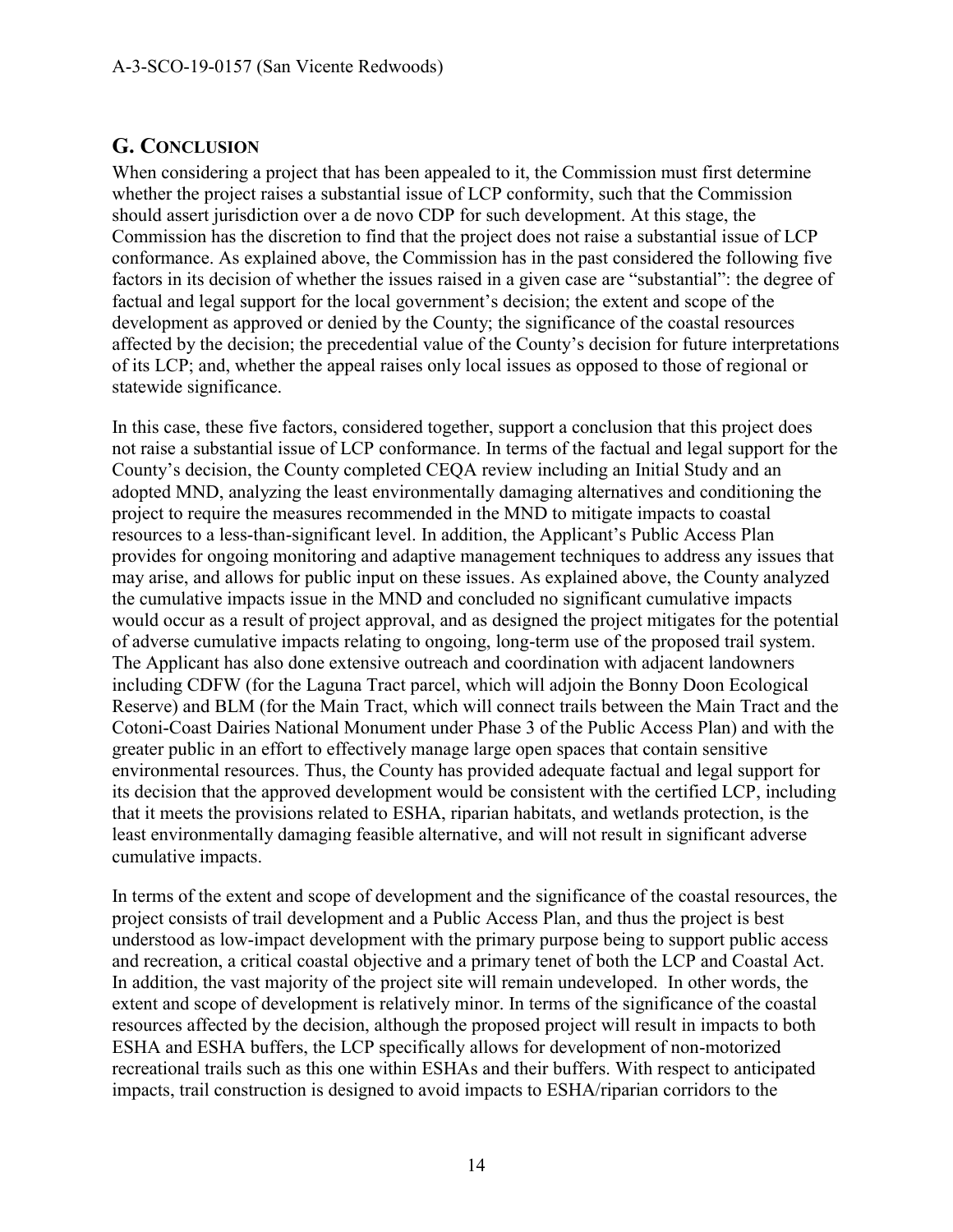maximum extent feasible and is designed to include best management practices to protect coastal resources, and thus the County-approved project adequately protects environmentally sensitive resources while fulfilling LCP and Coastal Act objectives related to public access/recreation. In terms of the precedential value of the County's decision for future interpretations of its LCP, the County followed the requirements of the LCP, including with respect to the processing of a Riparian Exception to allow for trail development along riparian corridors and one segment of trail through a wetland area, and thus any precedential value would be limited to how to interpret the requirements of this chapter (which the County interpreted correctly).

And finally, although the coastal resources and associated LCP issues involved with this project are obviously the types that have both regional and statewide significance *(i.e.,* appropriate location of recreational trails and allowable uses within ESHA and riparian and wetland habitat), these issues were appropriately resolved under the specific provisions of the County's LCP in this case, again supporting a finding of no substantial issue.

For the reasons stated above, the Commission finds that Appeal Number A-3-SCO-19-0157 does not present a substantial issue with respect to the grounds on which the appeal has been filed under Section 30603 of the Coastal Act.